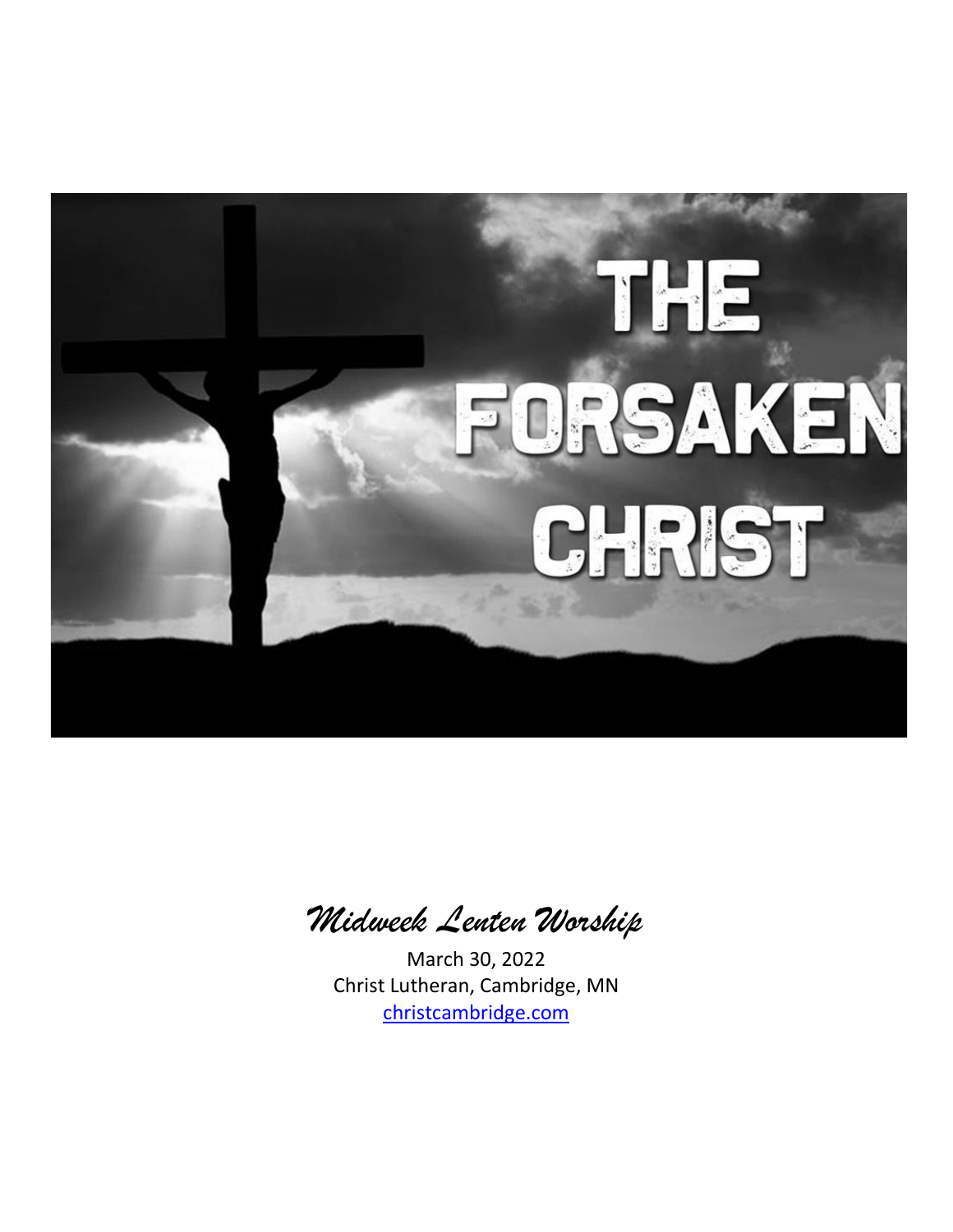

Gathering Rite on the Word of God

*This liturgy, found on page 11 in the blue hymnal, is meant to remind God's people of the blessings of his Word.*

# PASTOR'S WELCOME

### GATHERING

Minister: In the name of the Father, and of the Son  $\hat{T}$  and of the Holy Spirit.

## **Congregation:** *Amen.*

*Introduction to the hymn.*



M: Your commands make me wiser than my enemies,

**C: For they are ever with me.**

M: I have more insight than all my teachers, **C: for I meditate on your statutes.**

M: How sweet are your words to my taste,

**C: sweeter than honey to my mouth!** *(Psalm 119:97-99, 103)*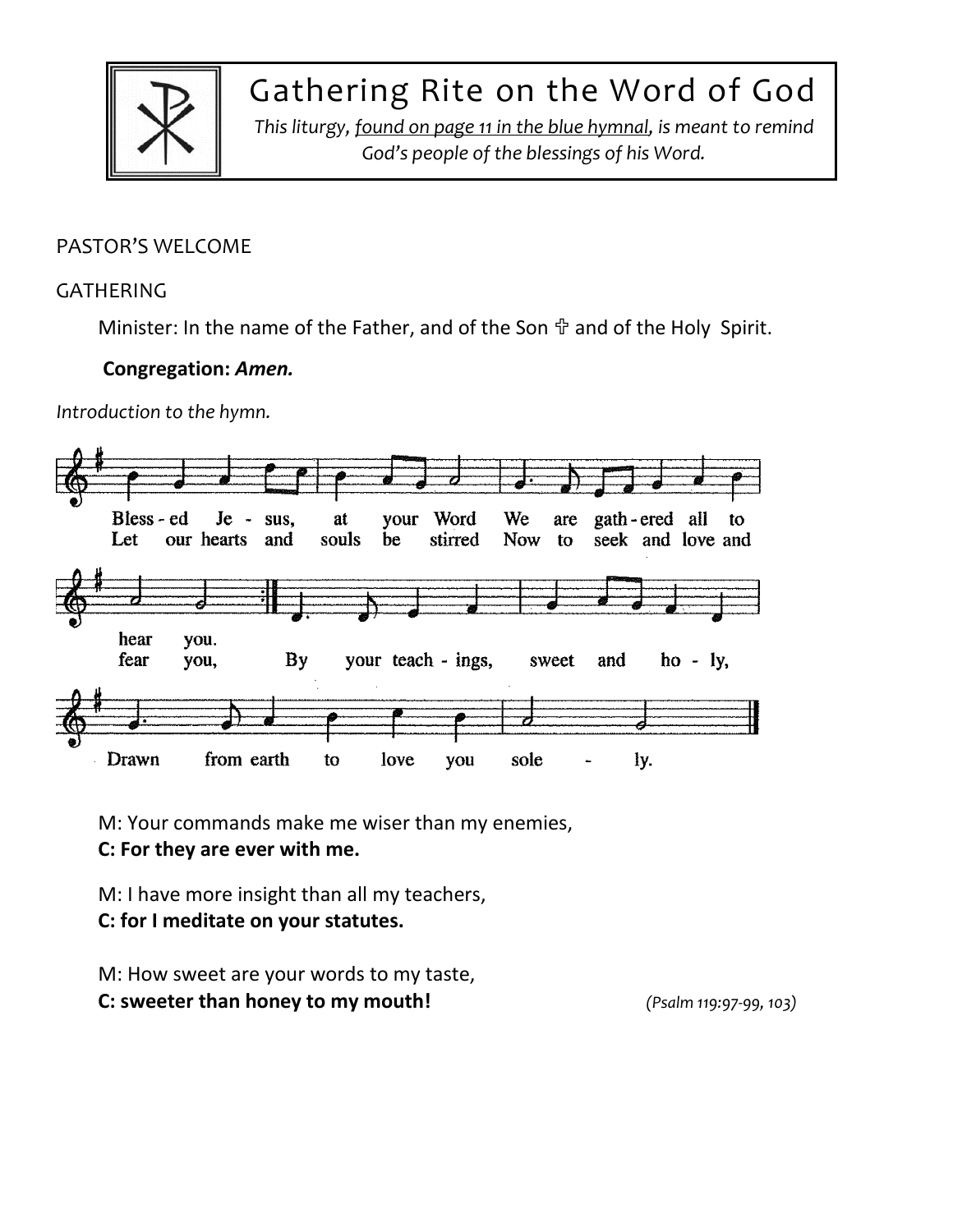

- M: All Scripture is God-breathed and is useful for teaching, rebuking, correcting and training in righteousness,
- **C: so that the man of God may be thoroughly equipped for every good work.**
- M: Yet so often we have despised God's Word and failed to gladly hear and learn it. For this and all our sins, we bow before God and humbly ask his forgiveness.
- **C: Lord of life, I confess that I am by nature dead in sin. For faithless worrying and selfish pride, for sins of habit and sins of choice, for the evil I have done and the good I have failed to do, you should cast me away from your presence forever. Like the disciples, I have boldly declared loyalty to you only to fail to proclaim your name; I have foolishly listened to the devil's lies only to be crushed with guilt and shame.**

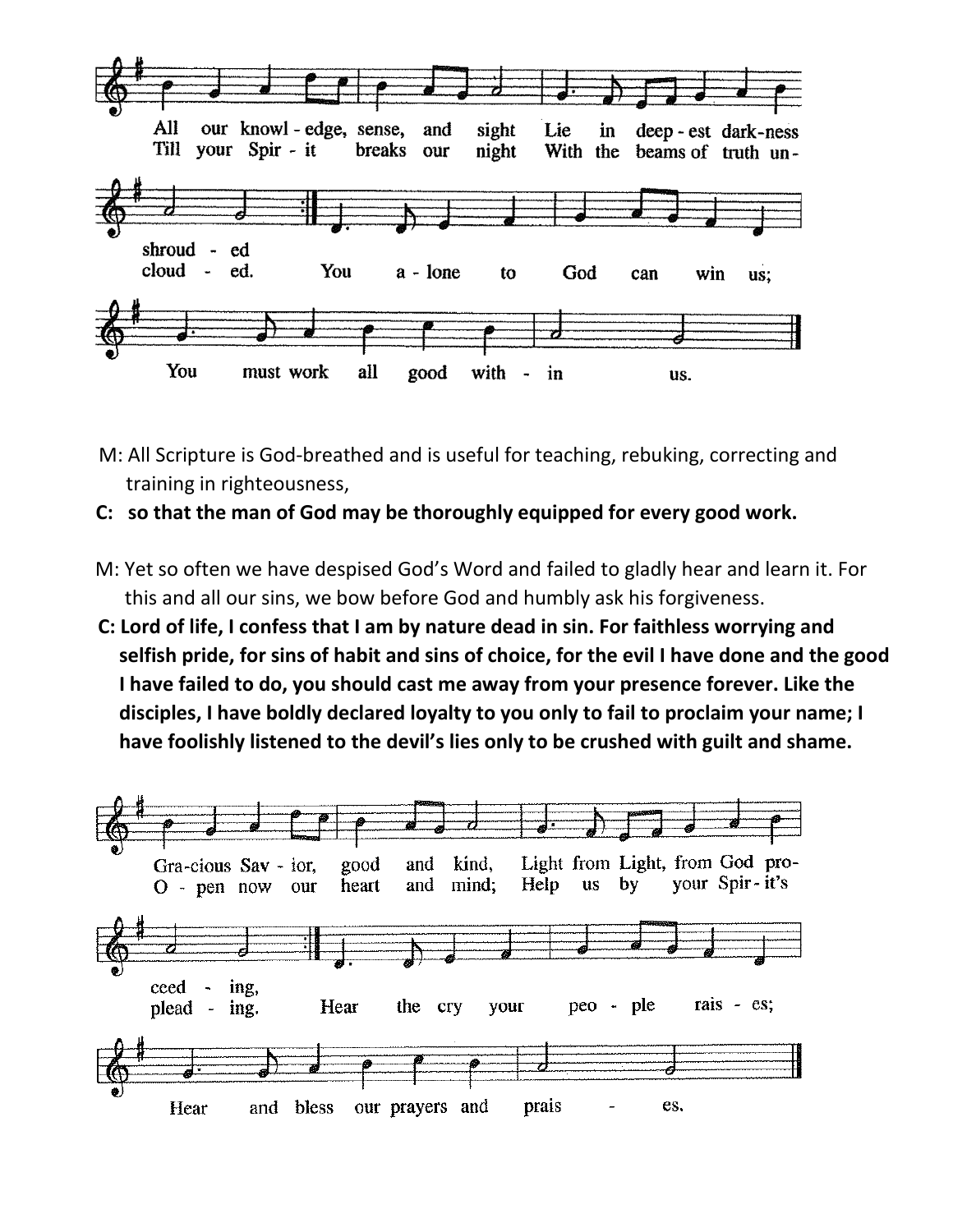M: God gave his Word so "that you may believe that Jesus is the Christ, the Son of God, and that by believing you may have life in his name" (*John 20:31)*. The Scriptures testify about Jesus, who lived a perfect life for you, died on the cross to pay for all your sins, and rose again to assure you of your salvation. Therefore, as a called servant of Christ and by his authority, I forgive you all your sins in the name of the Father and of the Son  $\oplus$  and of the Holy Spirit.





# Psalm Prayer:

**C: Lord our strength, the battle of good and evil rages within and around us, and our ancient foe tempts us with his deceits and empty promises. Keep us steadfast in your Word, and when we fall, raise us up again and restore us through your Son, Jesus Christ our Lord, who lives and reigns with you and the Holy Spirit, one God, now and forever. Amen.**

# Passion Reading

# Luke 23:1-25

The whole group of them got up and brought him before Pilate.  $2$  They began to accuse him, saying, "We found this fellow misleading our nation, forbidding the payment of taxes to Caesar, and saying that he himself is Christ, a king." <sup>3</sup> Pilate asked him, "Are you the King of the Jews?" "It is as you say," Jesus replied. <sup>4</sup> Pilate said to the chief priests and the crowds, "I find no basis for a charge against this man." <sup>5</sup> But they kept insisting, "He stirs up the people, teaching all through Judea, beginning from Galilee all the way here." <sup>6</sup> When Pilate heard this, he asked if the man was a Galilean. <sup>7</sup> When he learned that he was under Herod's jurisdiction, he sent him to Herod, who was also in Jerusalem during those days. <sup>8</sup> When Herod saw Jesus, he was very glad. For a long time, he had wanted to see him, because he had heard many things about him. He hoped to see some miracle performed by him.  $9$  He questioned him with many words, but Jesus gave him no answer.  $10$  The chief priests and the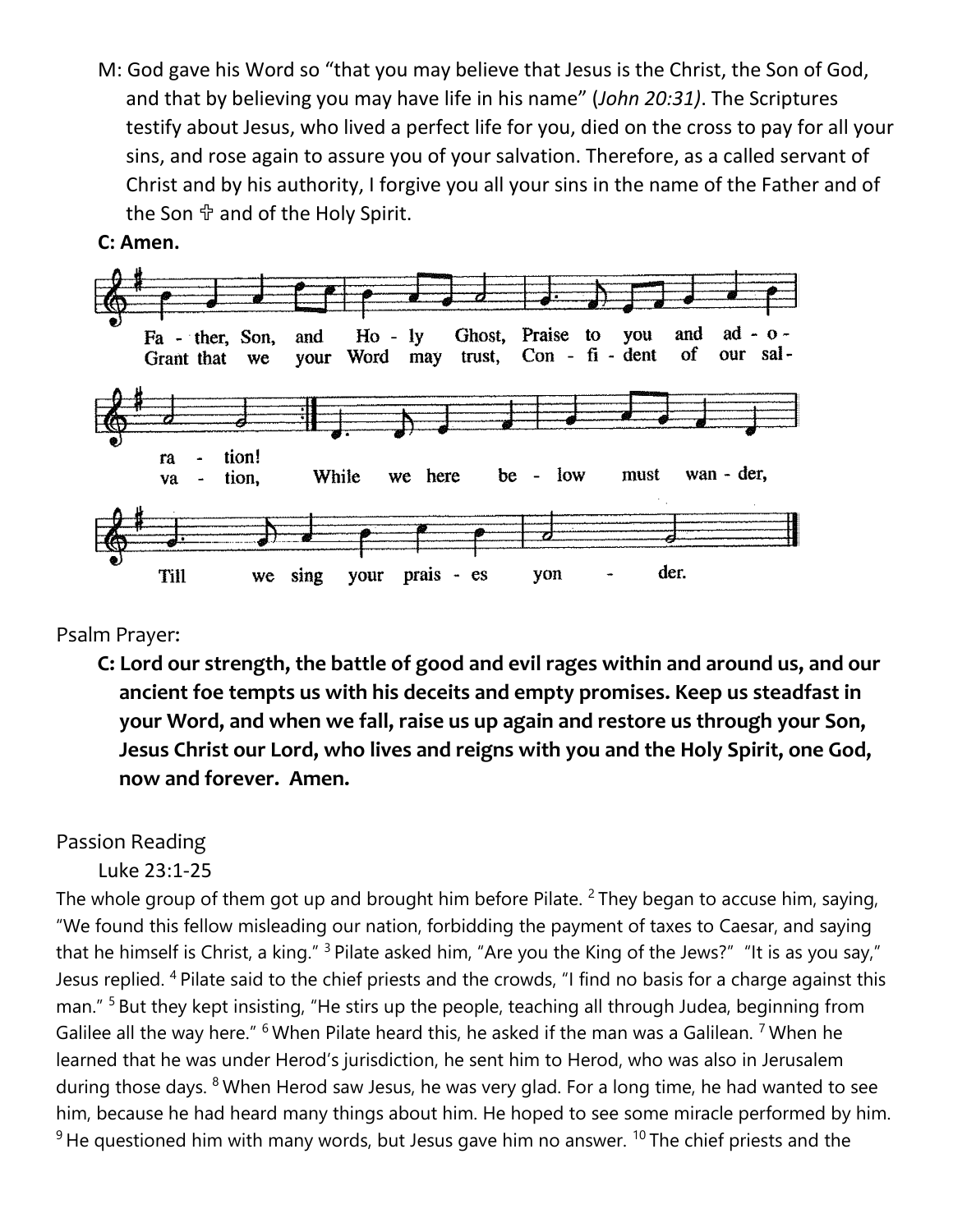experts in the law stood there, vehemently accusing him. <sup>11</sup> Herod, along with his soldiers, treated him with contempt and ridiculed him. Dressing him in bright clothing, he sent him back to Pilate. <sup>12</sup> Herod and Pilate became friends with each other on that day. Before this they had been enemies of each other. <sup>13</sup> Pilate called together the chief priests, the rulers, and the people, <sup>14</sup> and said to them, "You brought this man to me as one who is misleading the people. Look, I have examined him in your presence. I have found in this man no basis for the charges you are bringing against him. <sup>15</sup> Herod did not either, for he sent him back to us. See, he has done nothing worthy of death. <sup>16</sup> So I will have him flogged and release him." <sup>17</sup> Pilate needed to release one prisoner to them at the Festival. <sup>18</sup> But they all shouted together with one voice: "Take him away! Release Barabbas to us!" <sup>19</sup> Barabbas had been thrown in prison for a rebellion in the city and for murder. <sup>20</sup> Pilate addressed them again, because he wanted to release Jesus. <sup>21</sup> But they kept shouting, "Crucify! Crucify him!" <sup>22</sup> He said to them the third time, "Why? What evil has he done? I have found no grounds for sentencing him to death. So I will whip him and release him." <sup>23</sup> But they kept pressuring him with loud voices, demanding that he be crucified. And their voices were overwhelming. <sup>24</sup> So Pilate decided that what they demanded would be done. <sup>25</sup> He released the one they had asked for, who had been thrown in prison for rebellion and murder, but he handed Jesus over to their will.

# Seasonal Response:

# **C: All we like sheep have gone astray, and the Lord has laid on him the iniquity of us all. By his wounds we are healed.**

# **HYMN: #114 "Christ, the Life of All the Living"**

## **"The Forsaken Christ---Forsaken by Us" Romans 3:10-20, 23**

<sup>10</sup> Just as it is written:

There is no one who is righteous, not even one.

 $11$  There is no one who understands. There is no one who searches for God.

 $12$  They all turned away; together they became useless.

There is no one who does what is good; there is not even one.

 $13$  Their throat is an open grave.

They kept deceiving with their tongues.

The poison of asps is on their lips.

<sup>14</sup> Their mouth is filled with cursing and bitterness.

<sup>15</sup> Their feet are quick to shed blood.

 $16$  They leave a trail of destruction and suffering wherever they go.

 $17$  The way of peace they did not know.

 $18$  There is no fear of God in front of their eyes.

 $19$  Now we know that whatever the law says is addressed to those who are under the law, so that every mouth will be silenced and the whole world will be subject to God's judgment. <sup>20</sup> For this reason, no one will be declared righteous in his sight by works of the law, for through the law we become aware of sin. <sup>23</sup> because all have sinned and fall short of the glory of God.